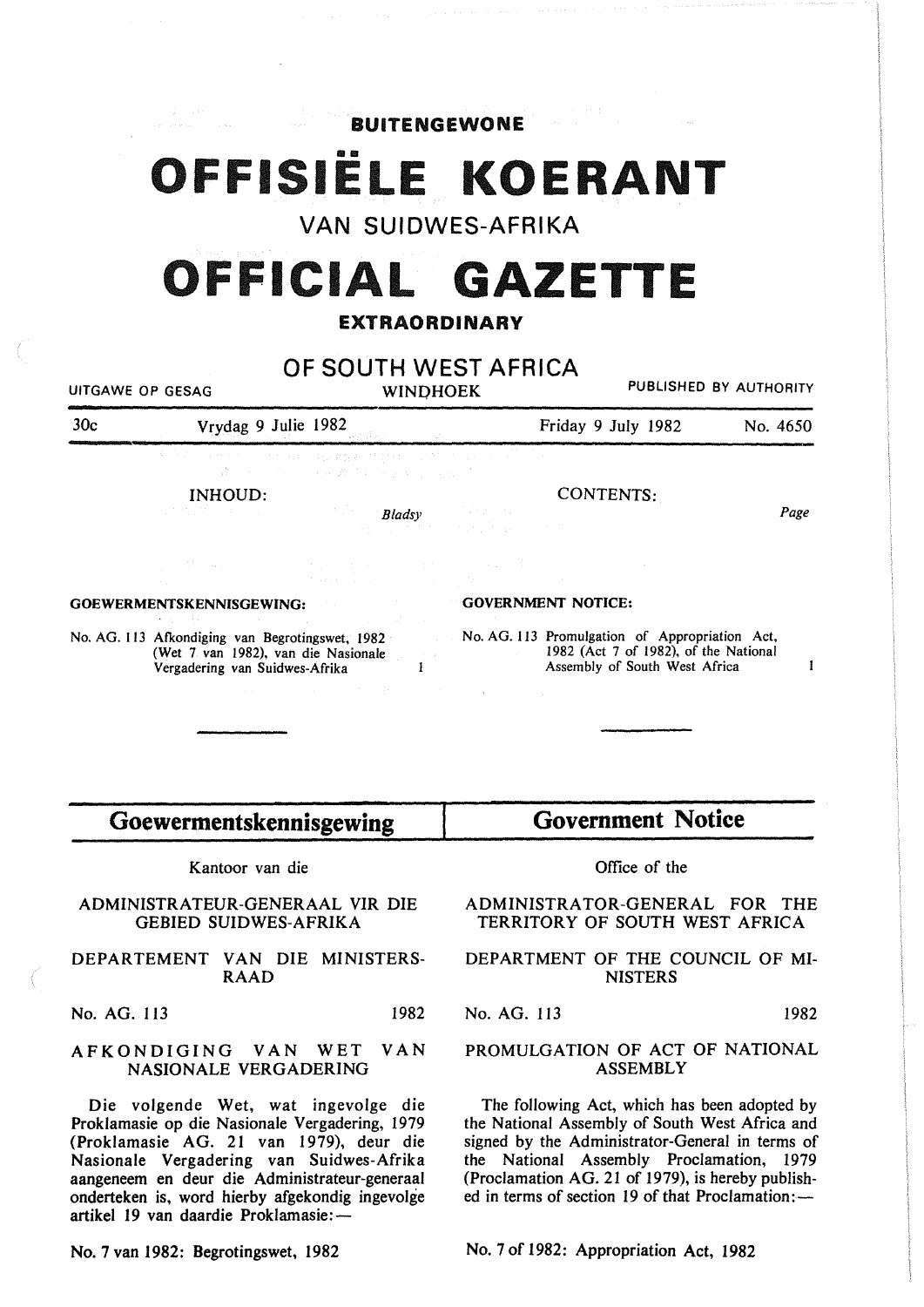#### APPROPRIATION ACT, 1982

Act No. 7, 1982

*(Afrikaans text signed by the Administrator-General on 5 July 1982)* 

## **ACT**

#### To appropriate an amount of money for the requirements of the State in or in respect of the territory of South West Africa during the financial year ending 31 March 1983.

BE IT ENACTED by the National Assembly of South West Africa, as follows:-

I. Subject totheprovisions oftheState Finance Act, 1982 (Act I of 1982), there is hereby appropriated as a charge to the Central Revenue Fund, the amounts of money shown in column 1 of the Schedule for the requirements of the State in or in respect of the territory of South West Africa during the financial year ending 31 March 1983.

Appropriation of R 784 242 000 for requirements of State.

Short title.

2. This Act shall be called the Appropriation Act, 1982.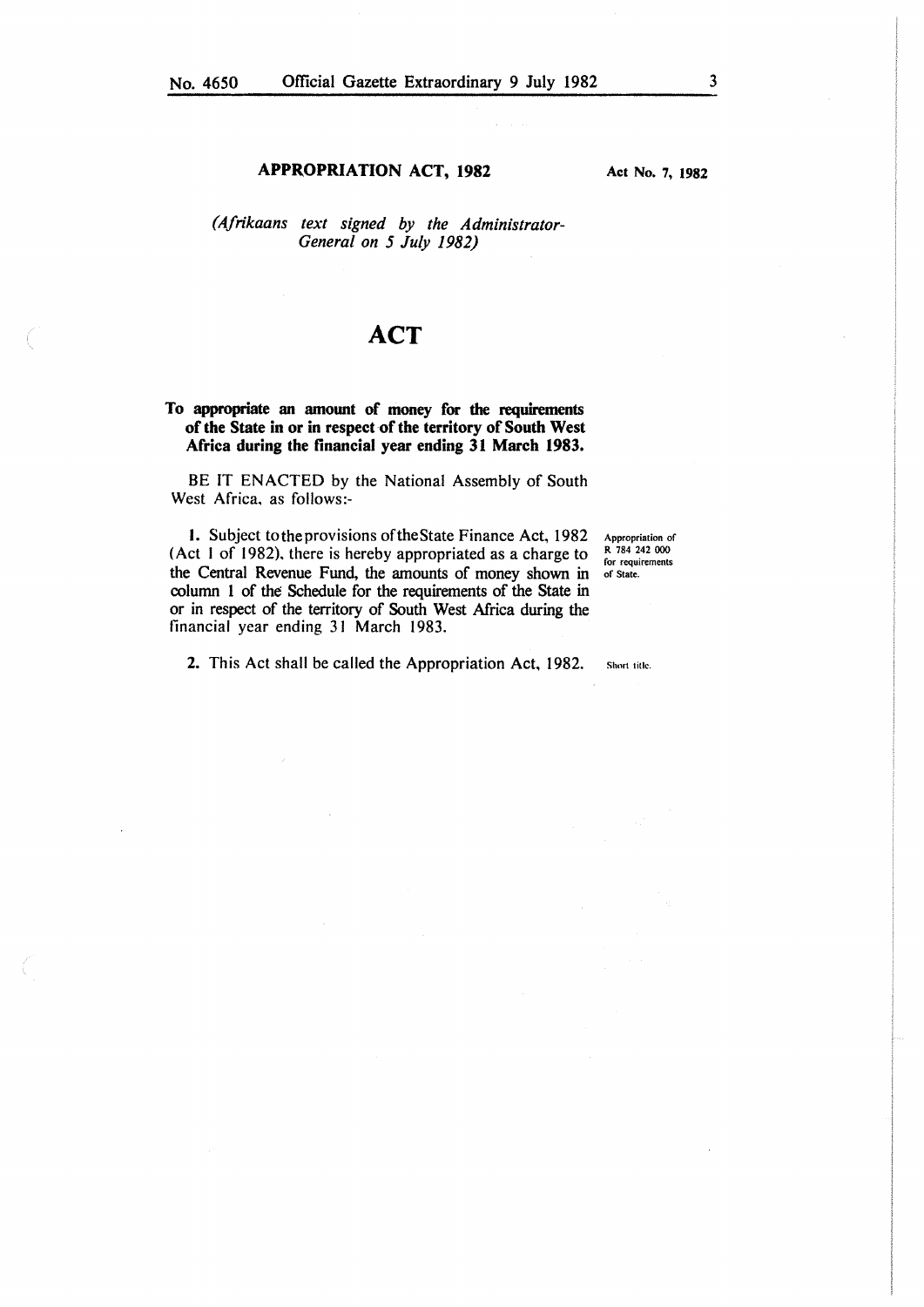## APPROPRIATION ACT, 1982 Act No. 7, 1982

#### SCHEDULE

|                | <b>VOTE</b>                                                                   | <b>COLUMN 1</b>                                 | <b>COLUMN 2</b>        |
|----------------|-------------------------------------------------------------------------------|-------------------------------------------------|------------------------|
| No.            | Title                                                                         | R                                               | R                      |
| 1              | Including -<br>Entertainment:                                                 | 23 446 000                                      |                        |
|                | By the Administrator-General                                                  |                                                 | 13 200                 |
| $\overline{2}$ | Including $-$<br>Contribution to Assistance Fund                              | 36 168 000                                      |                        |
|                | of SWA (Act 1 of 1979)<br>Grant to the Land and Agricul-<br>tural Bank of SWA |                                                 | 150 000<br>500 000     |
| 3              |                                                                               | 30 999 000                                      |                        |
| 4              | Including $-$                                                                 | 34 781 000<br>$\ell_1, \ell_2, \ell_2, \ldots$  |                        |
|                | Subsidy to the Academy for                                                    |                                                 |                        |
|                |                                                                               |                                                 | 3 080 000              |
|                |                                                                               |                                                 | 13 307 000             |
|                | Donation for the promotion of sport                                           |                                                 | 210 000                |
|                | Grants-in-Aid:<br>Society for Scientific                                      |                                                 |                        |
|                | Development, Swakopmund                                                       |                                                 | 4 500                  |
|                | Circle for the Promotion of                                                   |                                                 |                        |
|                |                                                                               |                                                 | 325                    |
|                | SWA Scientific Society                                                        |                                                 | 9 500                  |
|                | Arts Association SWA/Namibia                                                  | Longue of                                       | 11 675                 |
| Ð.             |                                                                               |                                                 |                        |
| 5              | Including $-$                                                                 | 12 928 000                                      |                        |
|                | Industrial an commerial                                                       |                                                 |                        |
|                |                                                                               |                                                 | 9 500 000              |
| 6              | Including $-$                                                                 | 5 656 000                                       |                        |
|                | Contribution to Legal Aid                                                     |                                                 |                        |
|                |                                                                               |                                                 | 3 000                  |
| 7              | Agriculture and Nature Conservation<br>Including ·                            | 59 524 000                                      |                        |
|                | Grants-in-Aid and grants to:                                                  | $\lambda_1^{\rm (in)}$ , $\lambda_2^{\rm (in)}$ |                        |
|                | South African Studbook                                                        |                                                 | 400                    |
|                | SWA Agricultural Union<br>SWA Women's Agricultural                            |                                                 | <b>Report</b><br>5 000 |
|                | Society for the Prevention                                                    |                                                 | 400                    |
|                | of Cruelty to Animals                                                         |                                                 | 200                    |
|                | National Unit for Bird<br>Ringing Administration                              |                                                 | 5 300                  |
|                | Contribution to Karakul                                                       |                                                 | 1 400 000              |
| 8              | National Health and Welfare                                                   | 7 039 000                                       |                        |
| 9              | Including $-$                                                                 | 55 477 000                                      |                        |
|                | Hiring equipment capital                                                      |                                                 | 1800000                |
| 10             |                                                                               | 2 254 000                                       |                        |
|                |                                                                               |                                                 |                        |

 $\ddot{\phantom{a}}$ 

 $\bar{\mathbf{v}}$